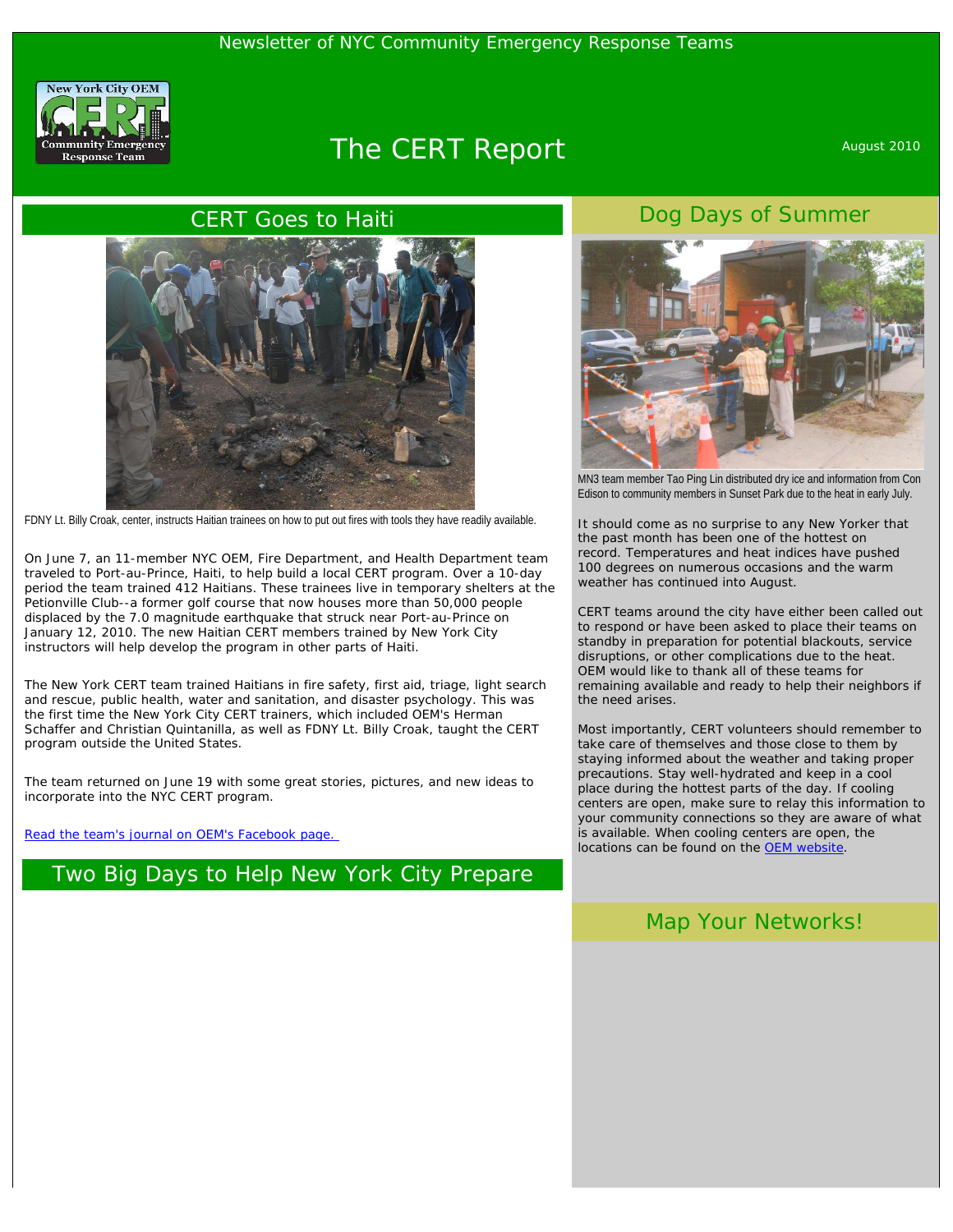

Members of BX7, BX10, and BX10 Co-op City at last year's National Night Out with Bronx Borough President Ruben Diaz, Jr.

Two big dates occur in August and September: National Night Out on August 3 and the National Preparedness Month Kickoff Event on September 2. CERT encourages participation in these events, during which volunteers distribute Ready NY literature and educate fellow New Yorkers about emergency preparedness.

National Night Out is sponsored by the National Association of Town Watch and organized by NYPD precincts for their communities. Police precincts, local businesses, and civic organizations take part in games, information distribution, and other activities to rally against crime. More than 30 NYC CERT teams participated in this year's National Night Out.

The National Preparedness Month is designed to teach emergency preparedness in the home, workplace, school, and community. There are plenty of ways to get involved on September 2 and throughout the entire month, so stay tuned to your email or check the [Citizen Corps Council](http://www.nyc.gov/citizencorps) web page for more information.

# The Talented Mr. and Mrs. CERT

While all CERT volunteers have the same basic training, each volunteer has his or her own mental and physical cache of resources that can be utilized in the event of an emergency.

This is no best illustrated by the MN3 CERT team which has been activated twice in the past few months. First, team members were deployed to the scene of the sevenalarm fire on Grand Street in Chinatown, mentioned in a previous edition of the CERT Report, to translate and interpret for affected residents. Next, on July 8, the team was asked to assist Con Edison with dry ice distribution in the blacked-out Sunset Park section of Brooklyn, another neighborhood with a large Chinese population.

The team members' ability to speak multiple languages helped the team disseminate necessary information to locals and inform them of the resources available.

As part of the interested participant screening process, the CERT program asks all recruits what languages they speak and if they have any special skills. Take a moment to survey your fellow team members. You may be surprised by what you find!

# Fall CERT Training

The next round of the 10-week basic CERT training will begin in September. While still a month away, team leadership should please be aware of interested participants coming to your teams.

Team members can help out by interviewing interested participants. When someone is interested in CERT, his or her information is sent to the team leadership to schedule an interview. A form must be submitted for each recruit and can be obtained by contacting [cert@oem.nyc.gov](mailto:cert@oem.nyc.gov).



A map of downtown Manhattan showing the locations of Automated External Defibrillators.

The CERT program has asked teams to get out into their communities and form connections with local businesses, stores, organizations, and entities to build Community Disaster Networks. Establishing these networks will facilitate coordination leading up to and following a disaster, and will better enable teams to serve their communities.

The MN1 - Tribeca CERT team has taken this project another step. In addition to reaching out to local entities, team members have added another layer to the district map that includes the locations of Automated External Defibrillators (AEDs). The map includes a file that gives the site, street address, and floors on which the AEDs are located.

Compilations of information like this can be invaluable in an emergency. This is a great project, one that the CERT program hopes more teams will pursue along with similar outreach efforts. Feel free to submit ideas and stories about the good work your teams are performing in your communities.

### CERT Quiz (Summer Edition)

1. How many hours of work have NYC CERT volunteers put in so far this year? 2.

What should New Yorkers do if they would like to open a fire hydrant to stay cool? 3.

When was the last tornado to hit New York City?

#### Answers:

1. *Through June, NYC CERT volunteers have reported contributing 9,296 hours to preparing and helping their communities! Get those monthly reports in so that all the hard work of your team members is counted.* 

2. *New Yorkers can contact their local firehouse to obtain a spray cap. Without a spray cap, a hydrant can waste up to 1,000 gallons of water a minute and decrease pressure throughout the system.*  3. *A tornado touched down near Riverdale in the Bronx on Sunday July 25, 2010*.